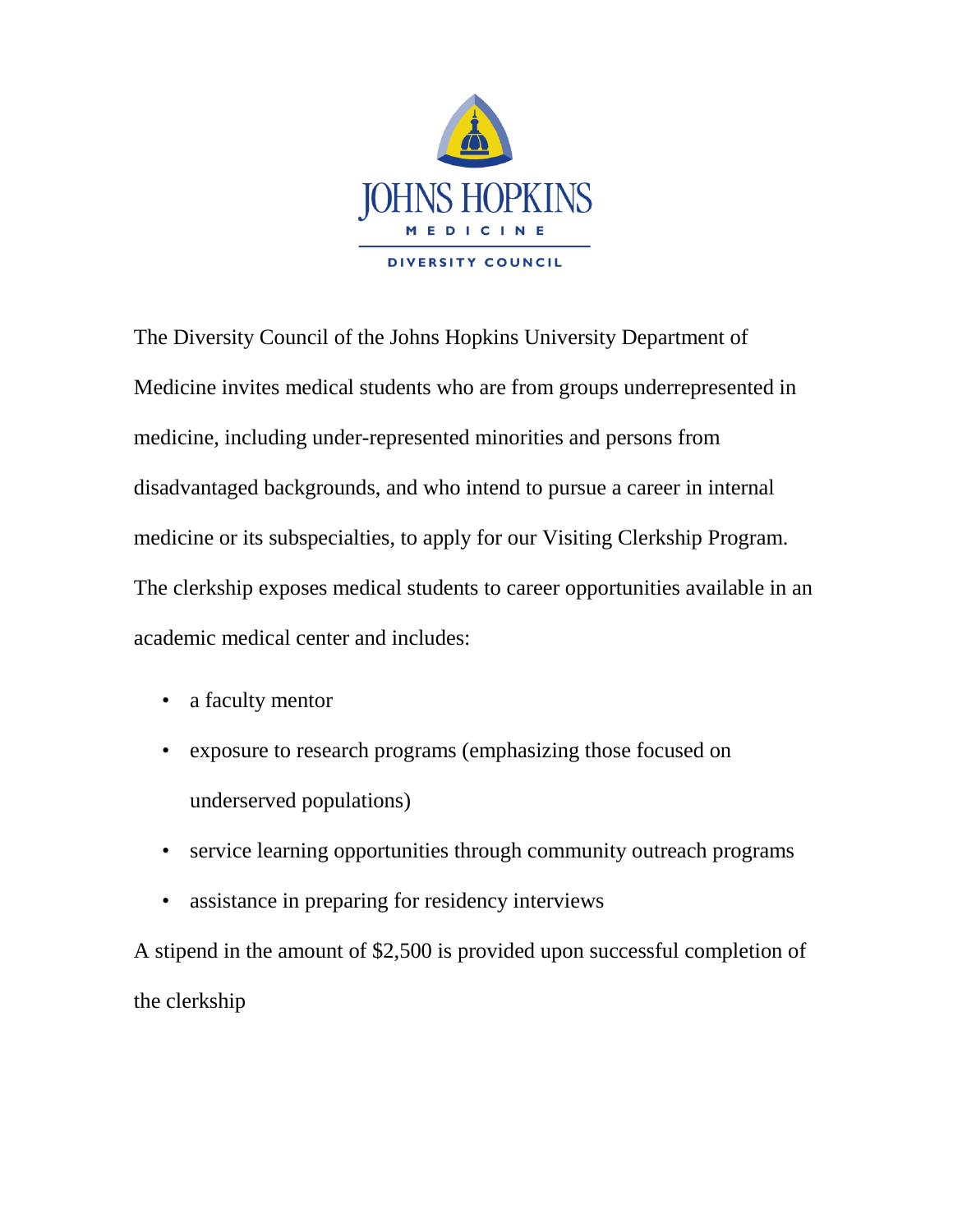# **Applicants should:**

- Be from a group underrepresented in medicine, including underrepresented minority groups and persons from disadvantaged backgrounds.
- Be currently enrolled in a **Liaison Committee on Medical Education (LCME) or American Osteopathic Association (AOA)** accredited medical school (all of which are located in the U.S. or Canada).
- Have successfully completed their basic/core internal medicine rotation.
- Have intentions of pursuing internal medicine residency.
- Have a strong academic record (i.e. no repeat testing of USMLE/COMLEX, or repeated coursework).

### **Application requirements:**

- 1. Completion of the attached application on **page 4**
- 2. Current resume or curriculum vitae (CV) with complete details of educational experience, and if applicable, leadership, research and community service experiences
- 3. A 350 to 500-word essay describing reasons for applying to the clerkship and your interest in internal medicine
- 4. Two letters of recommendation (at least one from an internal medicine, or its subspecialties, faculty member who has taught and evaluated the applicant)
- 5. Official medical school transcript
- 6. Official USMLE or COMLEX transcript, if applicable
- 7. Commitment from the applicant's medical school allowing a 4 week away rotation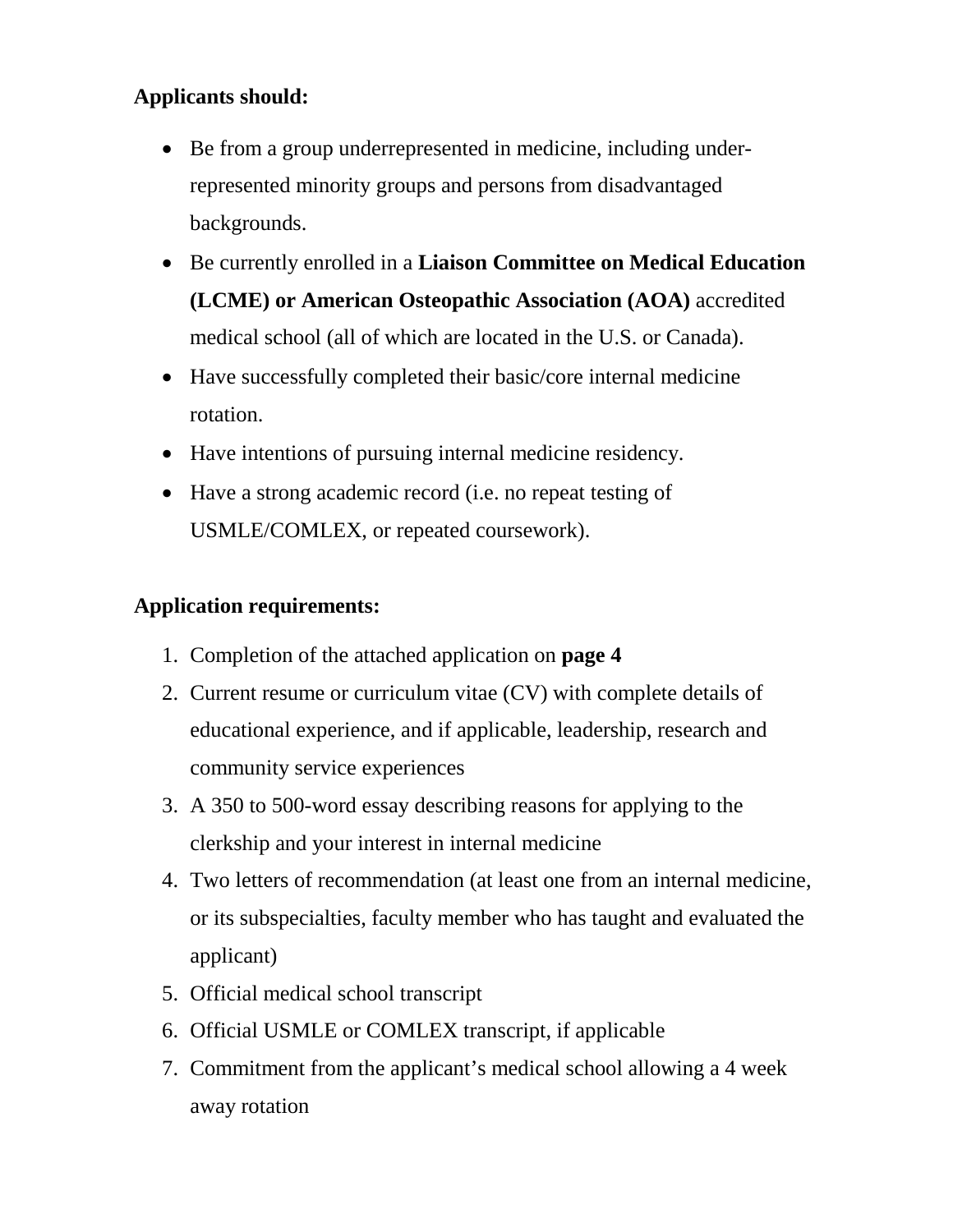Finalists will be invited to conduct a brief (30 minute) telephone- or videobased interview that will include discussion of clerkship options. Accepted applicants will also be required to complete the Johns Hopkins School of Medicine clerkship application process prior to initiation of the clerkship.

**Application material and resume/CV are due on May 28 and should be sent electronically to Holly Sellers at [hseller4@jhmi.edu.](mailto:hseller4@jhmi.edu)**

**Letters of recommendation and transcripts should be sent separately by the letter writers and the applicant's institution, respectively, and are due June 4.** 

#### **If submitting by mail, send to:**

Holly Sellers Project Management Specialist, Department of Medicine Johns Hopkins University 1830 E. Monument Street, Room 9031 Baltimore, MD 21287 Phone: 410-955-4417 Email: [hseller4@jhmi.edu](mailto:hseller4@jhmi.edu)